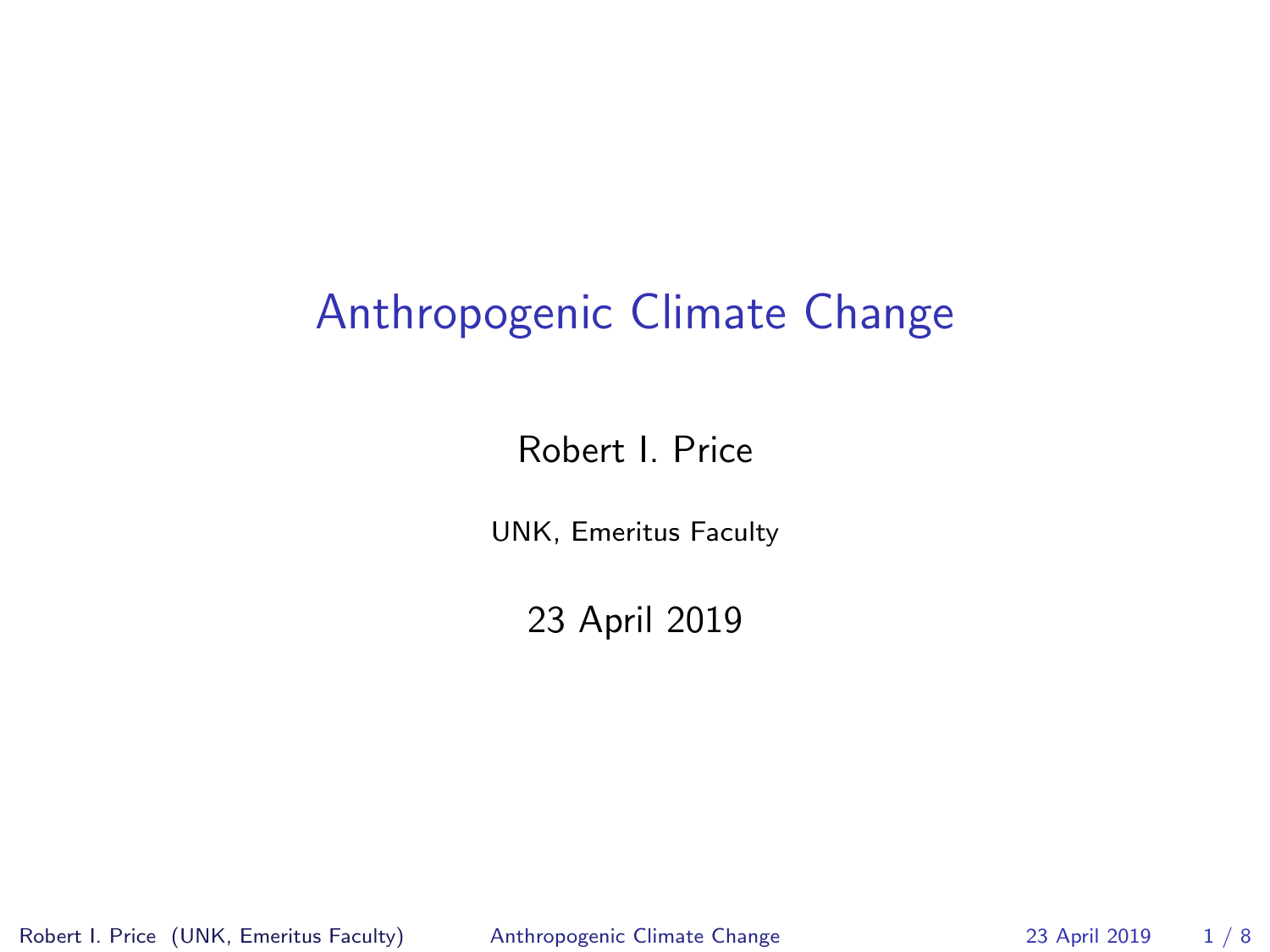## Index of Letters to the Editor

#### <span id="page-1-0"></span>[Opening Remarks](#page-2-0)

1. Stop Wasting Time

[Published 16 Dec 2018 ; Submitted 10 Dec 2018](#page-3-0)

2. Time Will Tell

[Published 16 Jan 2019 was Submitted 9 Jan 2019](#page-4-0)

3. A new recycling approach

[Published 20 Feb 2019 was Submitted 13 Feb 2019](#page-5-0)

4. Understanding economics

[Published 20 Mar 2019 was Submitted 10 Mar 2019](#page-6-0)

5. We must stop burning carbon

[Published 23 Apr 2019 was Submitted 10 Apr 2019](#page-7-1)

Robert I. Price (UNK, Emeritus Faculty) [Anthropogenic Climate Change](#page-0-0) 23 April 2019 2 / 8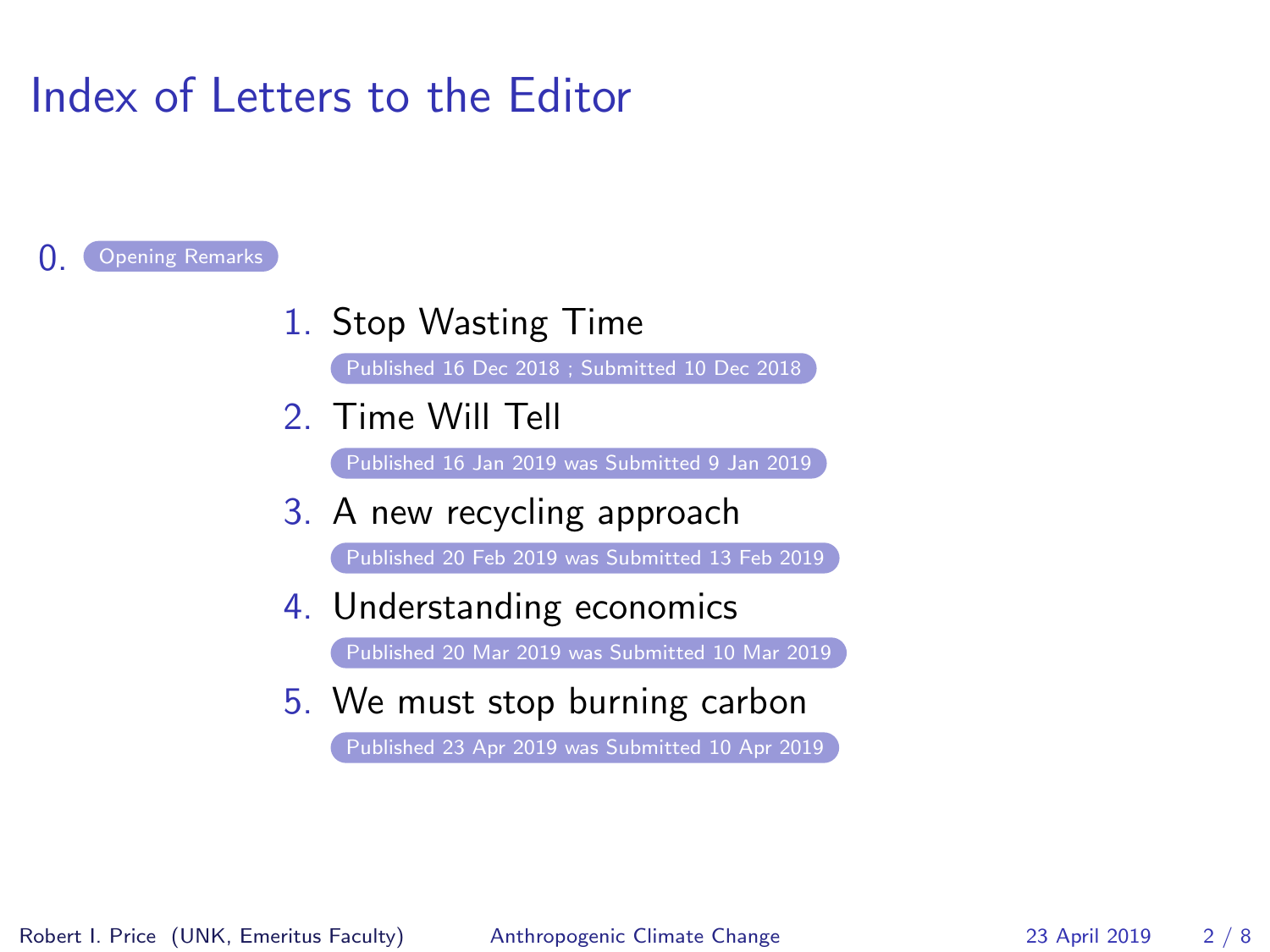### Opening Remarks

<span id="page-2-0"></span>The most fundamental goal of social justice is the ability to survive. We can succeed at this only if the Earth is in fact habitable. Ignoring Anthropogenic Climate Change will lead to dire consequences, so I start with a discussion about ACC in the form of a letter to the editor:

A coherent letter to the editor about Anthropogenic Climate Change would not fit into the Mail Tribune's 200 words or fewer constraint.

I decided to see what a series of letters would look like. I am somewhat disappointed that the editor did not agree to my suggestion that each letter should be preceded with a brief reference to the previous letter's date of publication.

For what it is worth, this was an interesting exercise. I will attempt to develop this into a fully functioning set of notes for an OLLI class.

[Return To Index](#page-1-0)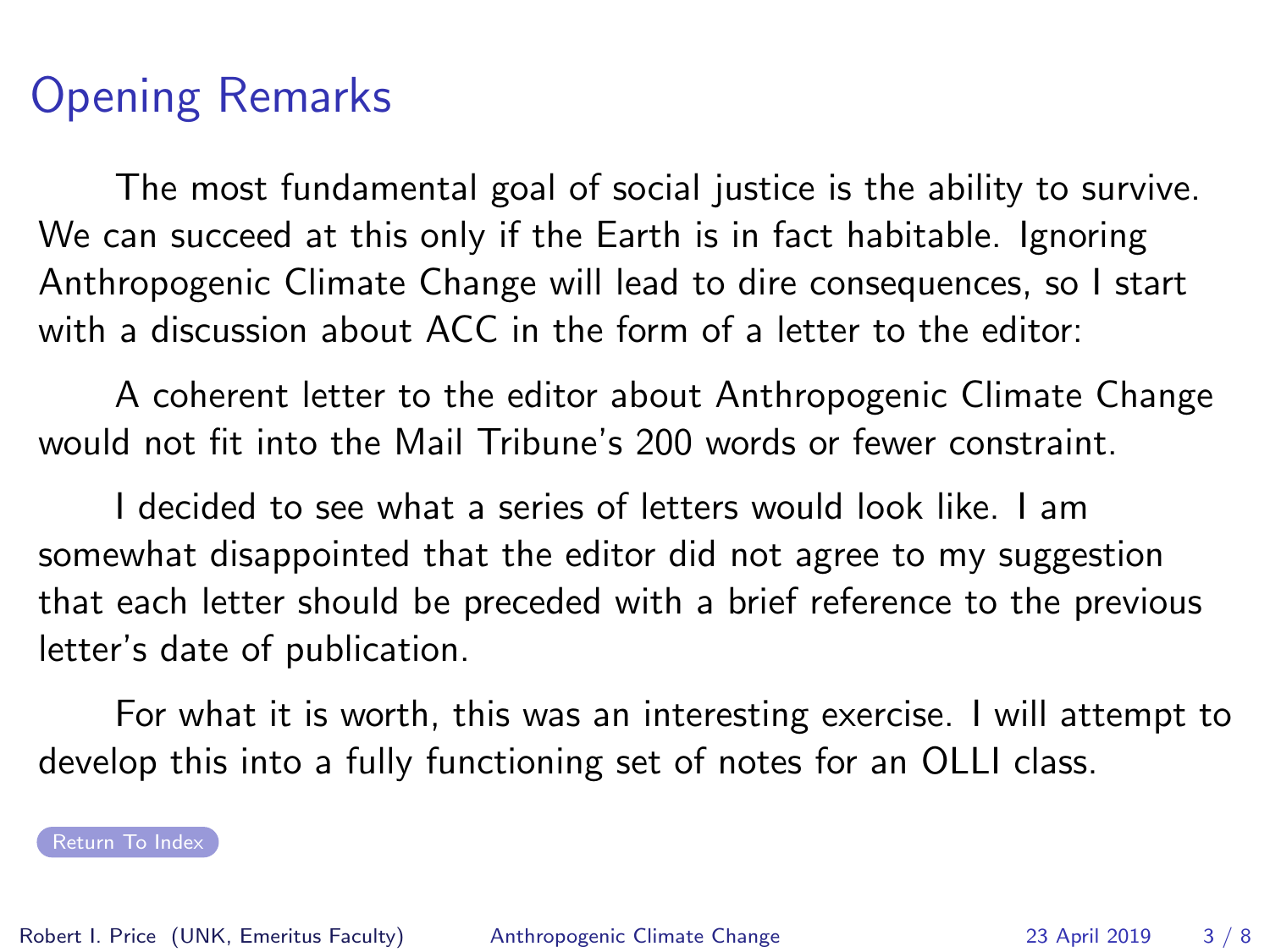## Stop Wasting Time

<span id="page-3-0"></span>Published 16 Dec 2018 was Submitted 10 Dec 2018 [Return To Index](#page-1-0)

Political and/or economic considerations and opinions, have no place in the discussion of what we **should do** concerning anthropogenic climate change. Those with **primarily** political and/or economic interest in the situation have no legitimate point of view and need to be ignored at this time.

Until we have developed a reasoned plan to deal honestly with the reality of the situation most of the Point / Counterpoint arguments are nothing but sound and fury signifying nothing. We need to stop wasting our time trying to be inclusive, and respectful of dissenting (irrelevant) opinions.

Robert I. Price (UNK, Emeritus Faculty) [Anthropogenic Climate Change](#page-0-0) 23 April 2019 4 / 8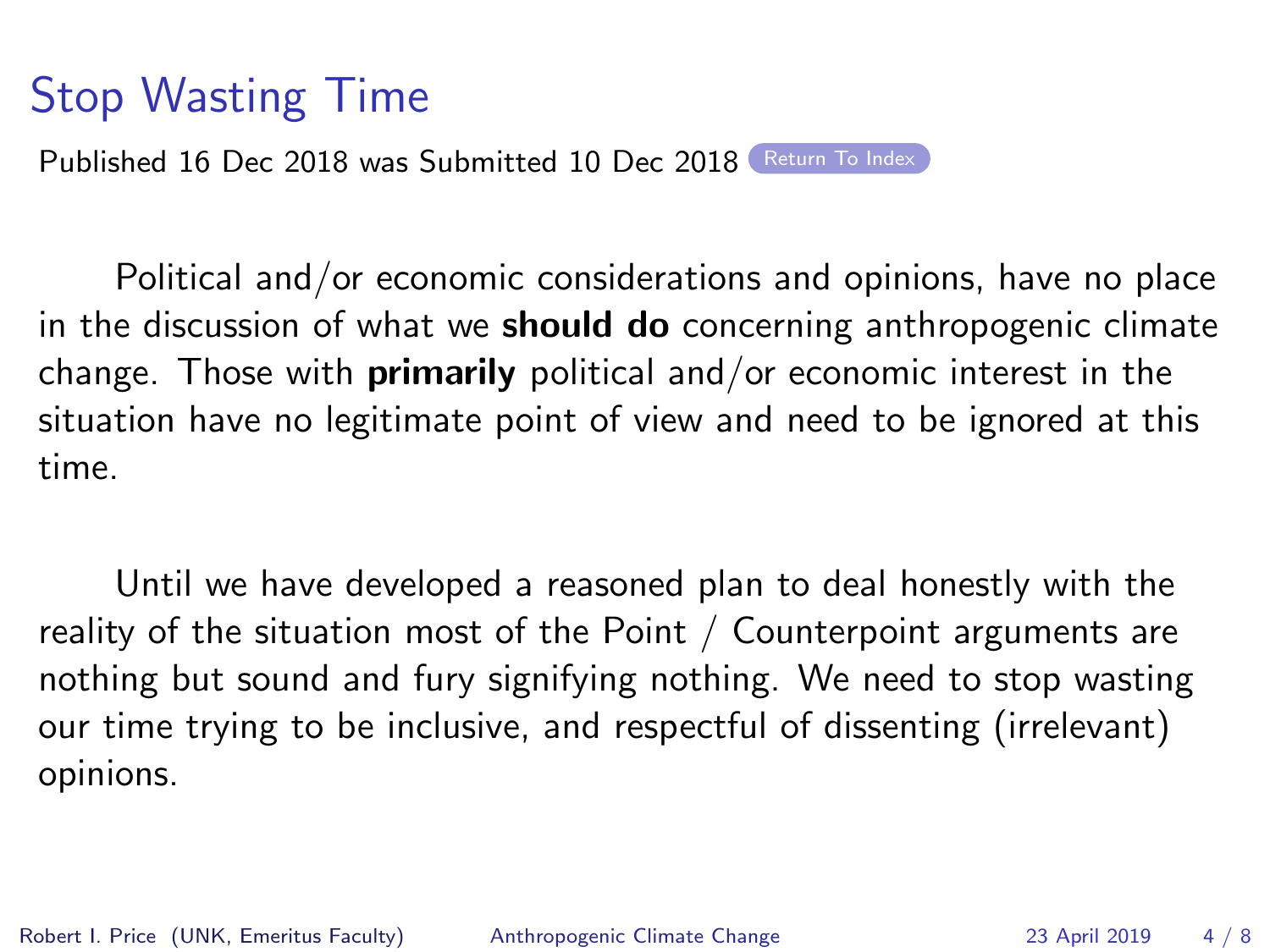#### Time Will Tell

Published 16 Jan 2019 was Submitted 9 Jan 2019 [Return To Index](#page-1-0)

<span id="page-4-0"></span>I am, fundamentally, sanguine with respect to anthropogenic climate change. I know there is much we can do to ameliorate (but probably not eliminate) the effects of our excesses. History indicates that we are unlikely to take effective action. We are, after all, encumbered by a two party system wherein, "When I am weaker than you, I ask you for freedom because that is according to your principles; when I am stronger than you, I take away your freedom because that is according to my principles." accurately capsulizes the republican party's attitude toward the population as a whole. And, the democratic party seems incapable of developing a coherent progressive agenda.

From a cosmological point of view our inability to minimize our destructive behavior is of no real consequence. Mass die-offs are a feature of long-time-constant processes in the world. Our descendants may morph (via evolutionary processes) to become the inheritors of the world (think: descendants of the dinosaurs ... birds) or perhaps to become food for those better adapted to the changing environment. Only time, as they say, will tell.

Robert I. Price (UNK, Emeritus Faculty) [Anthropogenic Climate Change](#page-0-0) 23 April 2019 5 / 8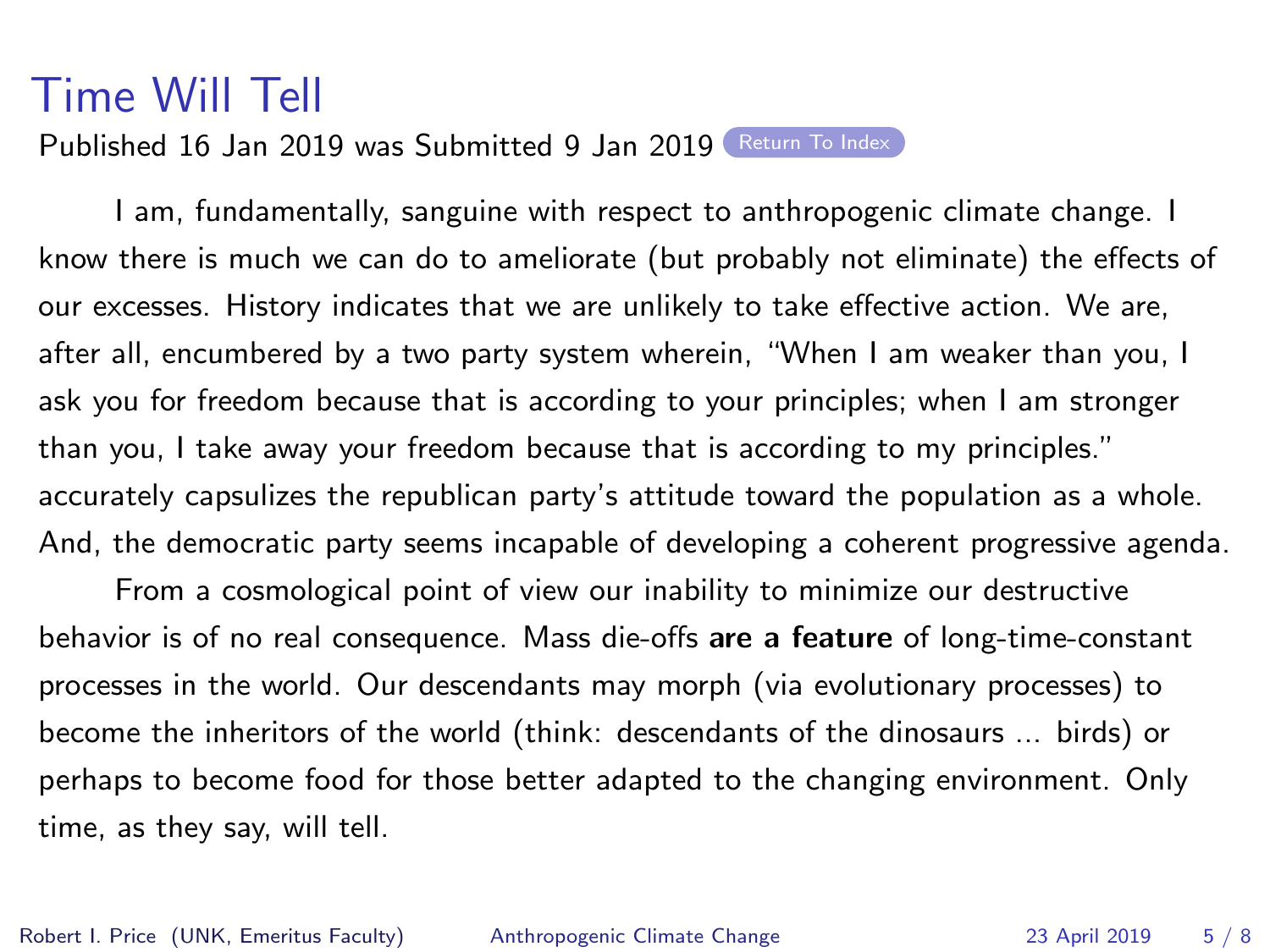# A new recycling approach

Published 20 Feb 2019 was Submitted 13 Feb 2019 ([Return To Index](#page-1-0))

<span id="page-5-0"></span>A Case Study: What might be the outcome of a community internalizing the underlying reality that "for profit" really means "the rich get richer and the poor get poorer"?

Perhaps the community would create a free (to local households) recycling program that enhances the city budget wherein "outside cheaters" would unwittingly enrich the system by providing additional desirable raw materials. During the past four years the city of Kearney, Nebraska, has gained about \$875,000 for its "waste". When "landfill (city owned) avoidance savings" are included the four year benefit is more than \$1.5 million. This direct benefit to the local economy supports: Kearney's park and recreation department that is second to none, its Public Library that has always been locally controlled for the benefit of all, including long haul truckers that stream through the region.

Economical (publicly owned) integrated waste management practices are integral to addressing anthropogenic climate change. While unable to articulate the aforementioned underlying reality the citizens of the Big Bend Reach of the Platte River have created an infrastructure more progressive than that of the Bear Creek Valley.

Robert I. Price (UNK, Emeritus Faculty) [Anthropogenic Climate Change](#page-0-0) 23 April 2019 6 / 8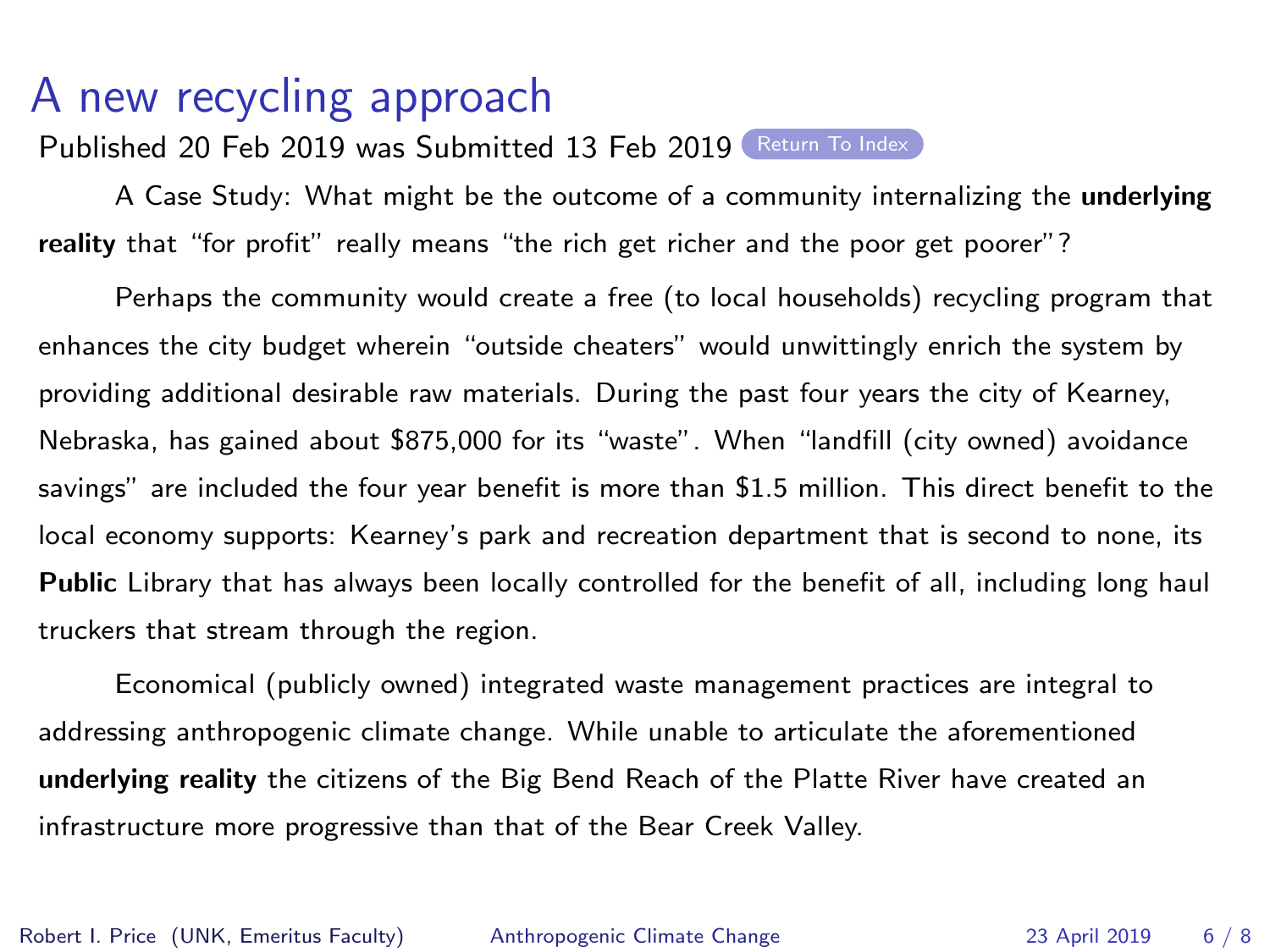#### Understanding economics

<span id="page-6-0"></span>Published 20 Mar 2019 was Submitted 10 Mar 2019 [Return To Index](#page-1-0)

Most americans don't seem to understand the nature of our economic system as a social construct. The truth is: Government spending creates money ex nihilo, while collecting taxes annihilates money within the system. The details of these creation and annihilation events define the economic system's characteristics and elucidate its society's values. In concrete terms: Taxes levied do not generate revenue that in turn fund government spending. Never have, never will.

The toxic myth of the self-made billionaire combined with the Tax-Spend rhetorical lie have contaminated the discourse to the point that it has become impossible to deal honestly with real economic issues in our effort to create lasting solutions. The most telling symptom of this break with reality is that few seem to understand the true nature, and positive value of a high maximum marginal tax rate.

We must become mature enough to decouple the concept of money from its representation in the form of currency. Or as Piaget should have said: "When I was a child, I thought as a child. But now I have put away childish things. ... I must be scientific.", Philip K. Dick. I love the intrinsic irony of Philip K. Dick referencing Scripture.

Robert I. Price (UNK, Emeritus Faculty) [Anthropogenic Climate Change](#page-0-0) 23 April 2019 7 / 8